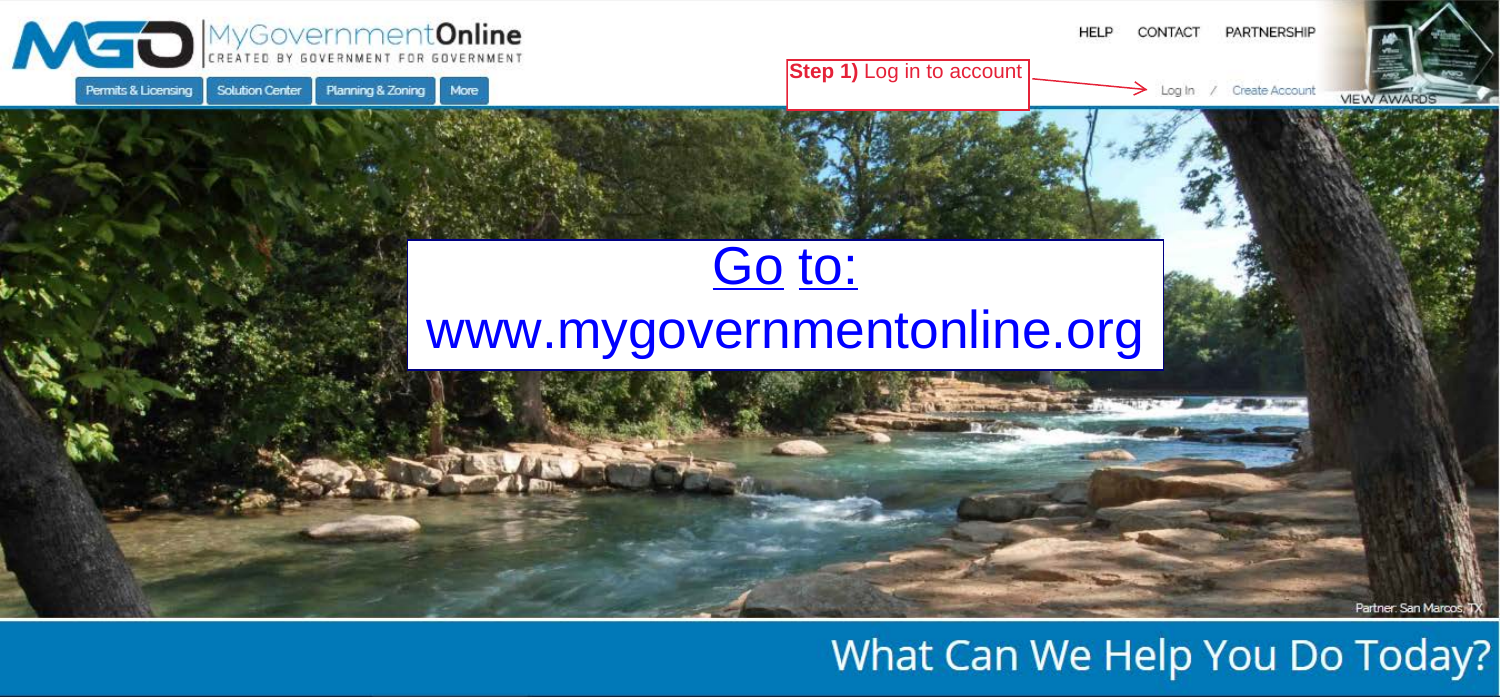

## What Can We Help You Do Today?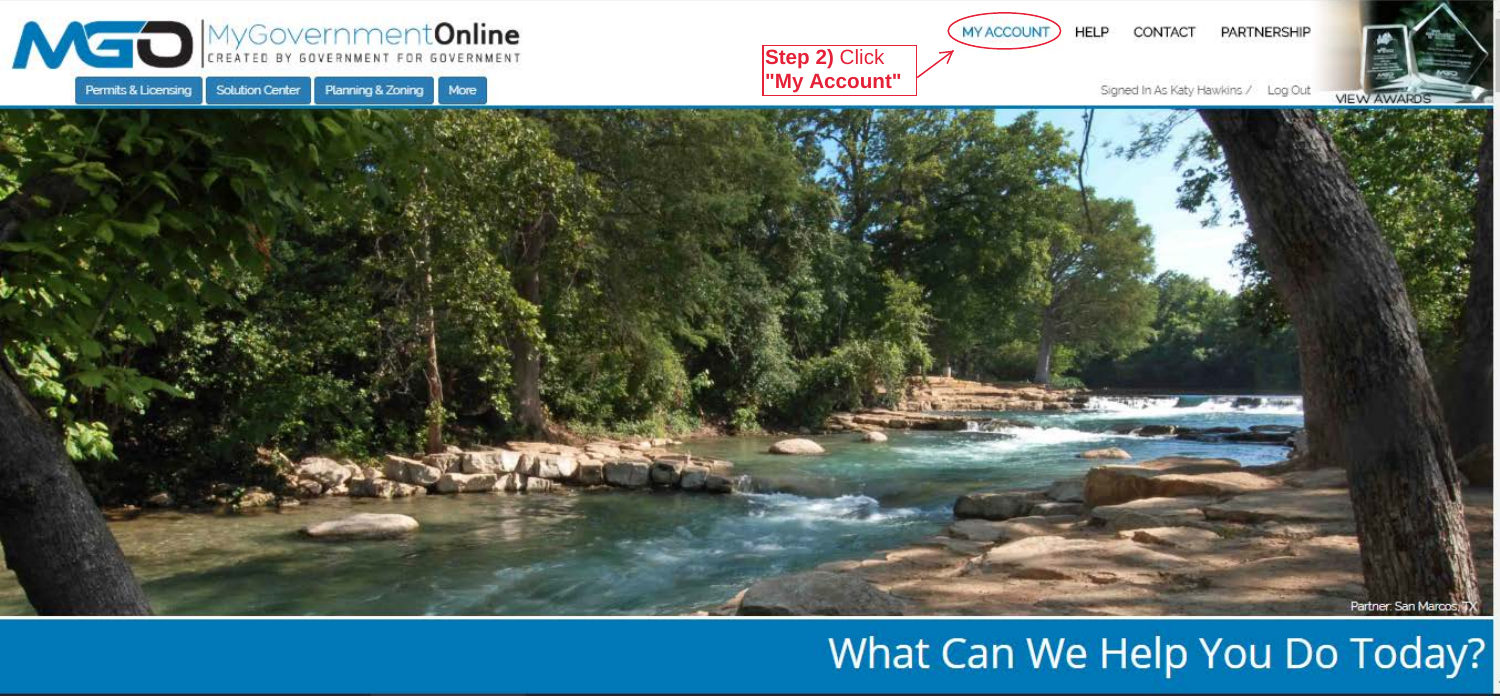| MYGOVERNMENT FOR GOVERNMENT                                                                                    |                       |                                      |                                         |                                                                                                                          |                                                                                                                                                                    | <b>MY ACCOUNT</b> | HELP | CONTACT | <b>PARTNERSHIP</b>                  |                    |
|----------------------------------------------------------------------------------------------------------------|-----------------------|--------------------------------------|-----------------------------------------|--------------------------------------------------------------------------------------------------------------------------|--------------------------------------------------------------------------------------------------------------------------------------------------------------------|-------------------|------|---------|-------------------------------------|--------------------|
| Permits & Licensing                                                                                            |                       | <b>Solution Center</b>               | <b>Planning &amp; Zoning</b>            | <b>More</b>                                                                                                              |                                                                                                                                                                    |                   |      |         | Signed In As Katy Hawkins / Log Out | <b>VIEW AWARDS</b> |
| <b>My Account Dashboard</b>                                                                                    |                       |                                      |                                         |                                                                                                                          |                                                                                                                                                                    |                   |      |         |                                     |                    |
| My Account (Account Number 58425)                                                                              |                       |                                      |                                         |                                                                                                                          |                                                                                                                                                                    |                   |      |         |                                     |                    |
| <b>First Name</b>                                                                                              | Last Name             |                                      | <b>Business Name</b>                    |                                                                                                                          |                                                                                                                                                                    |                   |      |         |                                     |                    |
| Katy                                                                                                           | Hawkins               |                                      |                                         |                                                                                                                          |                                                                                                                                                                    |                   |      |         |                                     |                    |
| E-mail*                                                                                                        |                       |                                      |                                         |                                                                                                                          |                                                                                                                                                                    |                   |      |         |                                     |                    |
| khawkins@sanmarcostx.gov                                                                                       |                       |                                      | Click here to change your password      |                                                                                                                          |                                                                                                                                                                    |                   |      |         |                                     |                    |
| <b>Mailing Address</b><br>Address                                                                              | City                  |                                      | State                                   | Zipcode                                                                                                                  |                                                                                                                                                                    |                   |      |         |                                     |                    |
|                                                                                                                |                       |                                      | - Select State -                        | ▼.<br>khawkins@:                                                                                                         |                                                                                                                                                                    |                   |      |         |                                     |                    |
| <b>Search Defaults</b><br>Country                                                                              | Jurisdiction<br>State |                                      |                                         |                                                                                                                          | <b>Step 3)</b> Scroll down this page                                                                                                                               |                   |      |         |                                     |                    |
| - Select Default Country -                                                                                     | ×                     |                                      | ×<br>- Select Default State -           | - Select Default Jurisdiction -                                                                                          |                                                                                                                                                                    | to "My Permits"   |      |         |                                     |                    |
| <b>Account Preferences</b><br>Send me an e-mail confirmation when I successfully submit an online application. |                       |                                      |                                         |                                                                                                                          |                                                                                                                                                                    | *see next page    |      |         |                                     |                    |
| Send me an e-mail confirmation when I have successfully uploaded files to a project.                           |                       |                                      |                                         |                                                                                                                          |                                                                                                                                                                    |                   |      |         |                                     |                    |
| Type your Password to Confirm*                                                                                 |                       |                                      |                                         |                                                                                                                          |                                                                                                                                                                    |                   |      |         |                                     |                    |
|                                                                                                                |                       |                                      |                                         |                                                                                                                          |                                                                                                                                                                    |                   |      |         |                                     |                    |
| Save                                                                                                           |                       |                                      |                                         |                                                                                                                          |                                                                                                                                                                    |                   |      |         |                                     |                    |
| My Numbers                                                                                                     |                       |                                      |                                         |                                                                                                                          |                                                                                                                                                                    |                   |      |         |                                     |                    |
|                                                                                                                |                       |                                      |                                         |                                                                                                                          |                                                                                                                                                                    |                   |      |         |                                     |                    |
|                                                                                                                |                       |                                      |                                         | This phone number will be used to verify your identity. The system will call this number to confirm you are the creator. | Please be available to answer the phone at this number. You can add as many numbers as you want, as long as you have access to answer calls made to these numbers. |                   |      |         |                                     |                    |
| Add Phone Number<br>000                                                                                        | 000                   | Phone 1 Phone 2 Phone 3 Type<br>0000 | $\overline{\mathbf{v}}$<br>Home<br>Save |                                                                                                                          |                                                                                                                                                                    |                   |      |         |                                     |                    |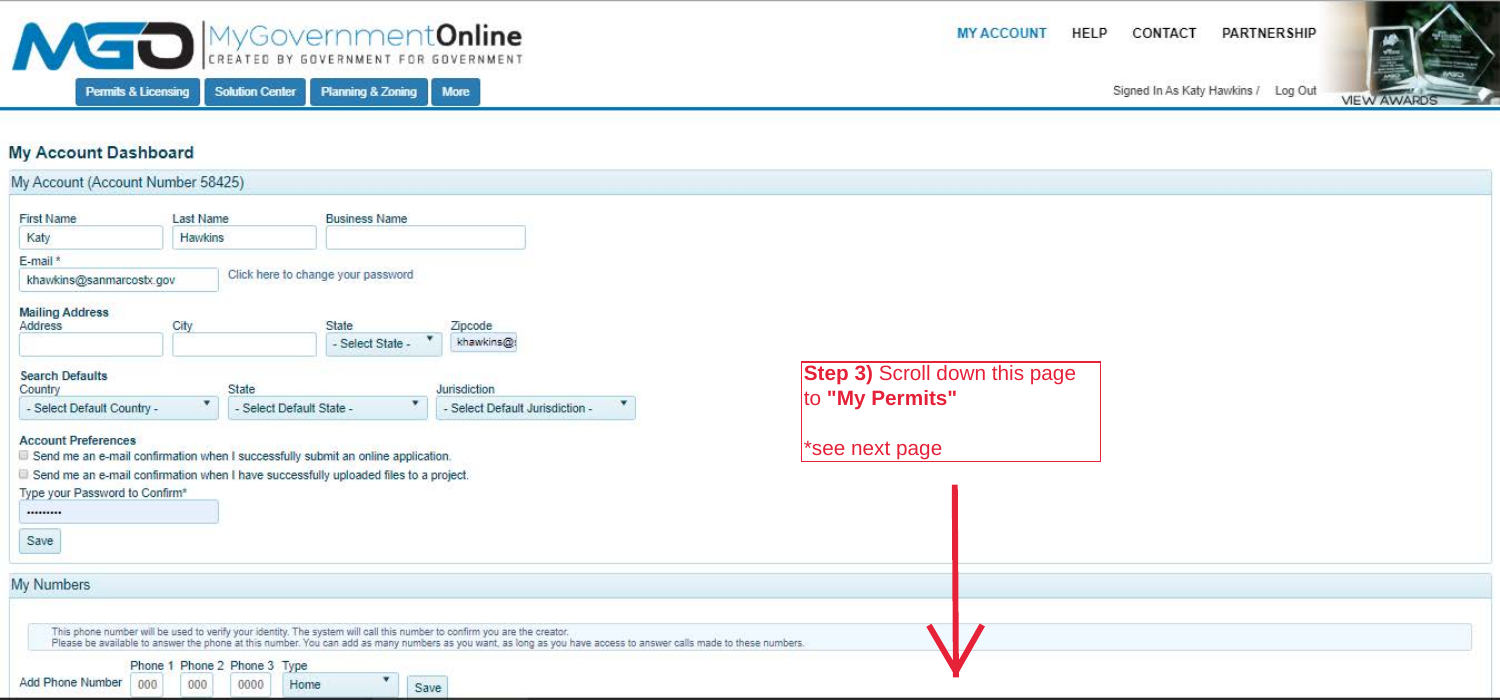|                                          |                                                                                      | MyGovernment <b>Online</b><br>CREATED BY GOVERNMENT FOR | GOVERNMENT  |                                                                 |                                             | <b>MY ACCOUNT</b><br>HELP<br>CONTACT                          | PARTNERSHIP                                                  |  |  |  |  |
|------------------------------------------|--------------------------------------------------------------------------------------|---------------------------------------------------------|-------------|-----------------------------------------------------------------|---------------------------------------------|---------------------------------------------------------------|--------------------------------------------------------------|--|--|--|--|
|                                          | <b>Solution Center</b><br><b>Permits &amp; Licensing</b>                             | <b>Planning &amp; Zoning</b>                            | More        |                                                                 |                                             |                                                               | Signed In As Katy Hawkins / Log Out<br><b>VIEW AWARDS</b>    |  |  |  |  |
| Find my Registrations                    |                                                                                      |                                                         |             |                                                                 |                                             |                                                               |                                                              |  |  |  |  |
| <b>Associated Registrations</b>          |                                                                                      |                                                         |             |                                                                 |                                             | Permit not added to your account yet? You can click the "find |                                                              |  |  |  |  |
| Jurisdiction                             | Y License #                                                                          | T License Expiration  T Business Name                   |             |                                                                 |                                             | projects associated to your verified phone numbers" button to | <b>T</b> Action<br>×.                                        |  |  |  |  |
| find it.<br>河川 1<br>光图<br>Page 0<br>of 0 |                                                                                      |                                                         |             |                                                                 |                                             |                                                               |                                                              |  |  |  |  |
| Pending Inspections                      |                                                                                      |                                                         |             |                                                                 |                                             |                                                               |                                                              |  |  |  |  |
|                                          |                                                                                      |                                                         |             |                                                                 |                                             |                                                               |                                                              |  |  |  |  |
| <b>Status</b>                            | Scheduled Date ↓<br>v                                                                | <b>T</b> Jurisdiction                                   | 74<br>Alias | <b>T</b> Address<br>T Project#                                  | T Ins.Type                                  | T Inspector                                                   | <b>Y</b> Inspector Phone<br><b>T</b> Action                  |  |  |  |  |
| H.                                       | 天阳<br>of 0<br>Page 0<br>No items to display<br><b>Step 4)</b> After scrolling to "My |                                                         |             |                                                                 |                                             |                                                               |                                                              |  |  |  |  |
| My Permits                               |                                                                                      |                                                         |             | <b>Permits", find appropriate permit</b><br>and click "Request" |                                             |                                                               |                                                              |  |  |  |  |
|                                          | Find projects associated to your verified phone numbers                              |                                                         |             |                                                                 |                                             |                                                               |                                                              |  |  |  |  |
| View<br>Y                                | Jurisdiction                                                                         | $7$ Alias                                               | T Project#  | Y Address<br>T.                                                 | Project Name<br>۳                           | Ÿ.<br>Status<br>Issued                                        | $\overline{\mathbf{r}}$<br>Req. Inspection<br>Action         |  |  |  |  |
| <b>View Permit</b>                       | San Marcos                                                                           | <b>Test Permit</b>                                      | 2018-26601  | 324 RIVERWALK DR BLDG<br>4 SAN MARCOS TX 78666                  | Gateway Business Park<br>Buildings (4 of 4) | 10-15-2018<br>Issued                                          | Ø<br>Request                                                 |  |  |  |  |
| - 4<br>Page 1                            | $\mathbb{R}$ . If<br>of 1                                                            |                                                         |             |                                                                 |                                             |                                                               | 1 - 1 of 1 items                                             |  |  |  |  |
| My Planning & Zoning Projects            |                                                                                      |                                                         |             |                                                                 |                                             |                                                               |                                                              |  |  |  |  |
|                                          |                                                                                      |                                                         |             |                                                                 |                                             |                                                               |                                                              |  |  |  |  |
| View                                     | $\n  Alias\n$<br><b>T</b> Jurisdiction                                               | T Project#                                              |             | Y Address<br>T ProjectName                                      | $\mathbf{r}$<br><b>Status</b>               | $\blacktriangleright$ Issued $\downarrow$                     | Y Meeting D<br>$\blacktriangledown$ Acti<br><b>T</b> Contact |  |  |  |  |
| $-4.1$                                   | $\rightarrow$<br><b>PI</b>                                                           |                                                         |             |                                                                 |                                             |                                                               |                                                              |  |  |  |  |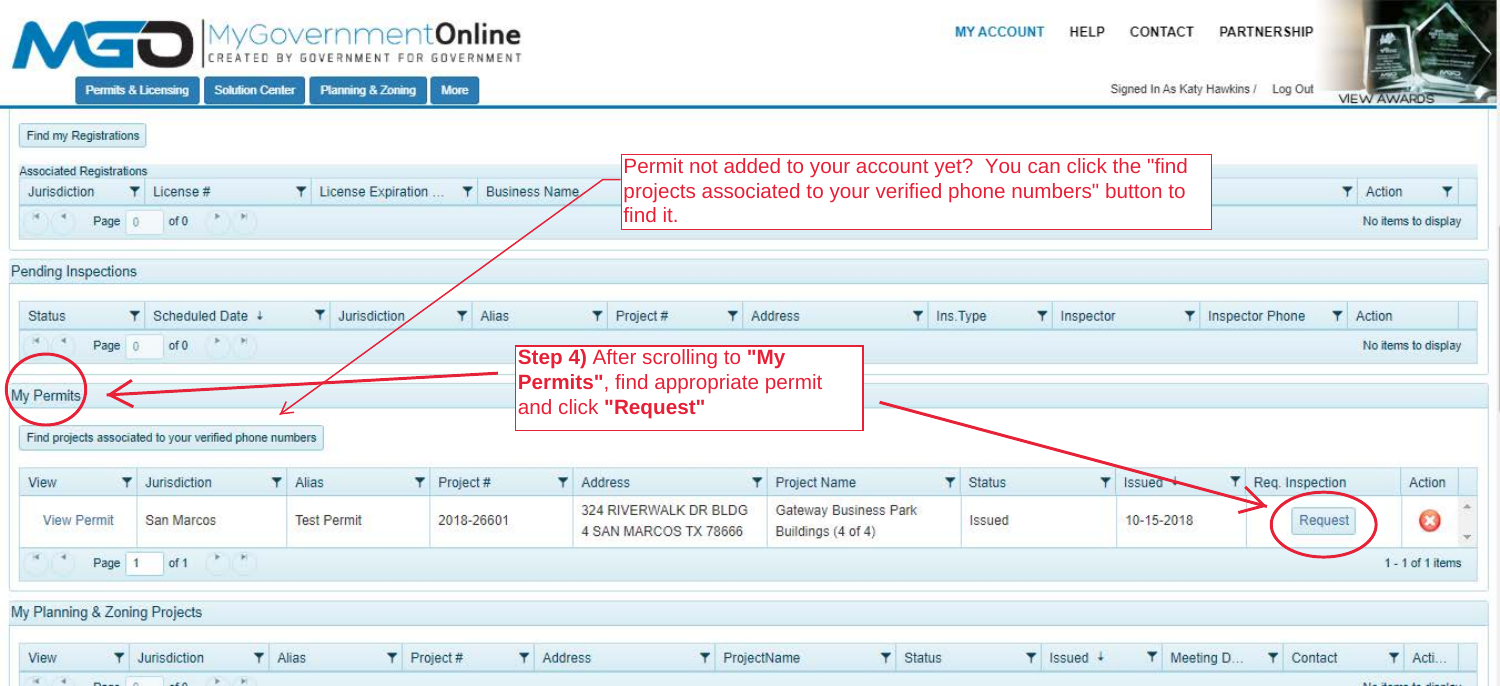